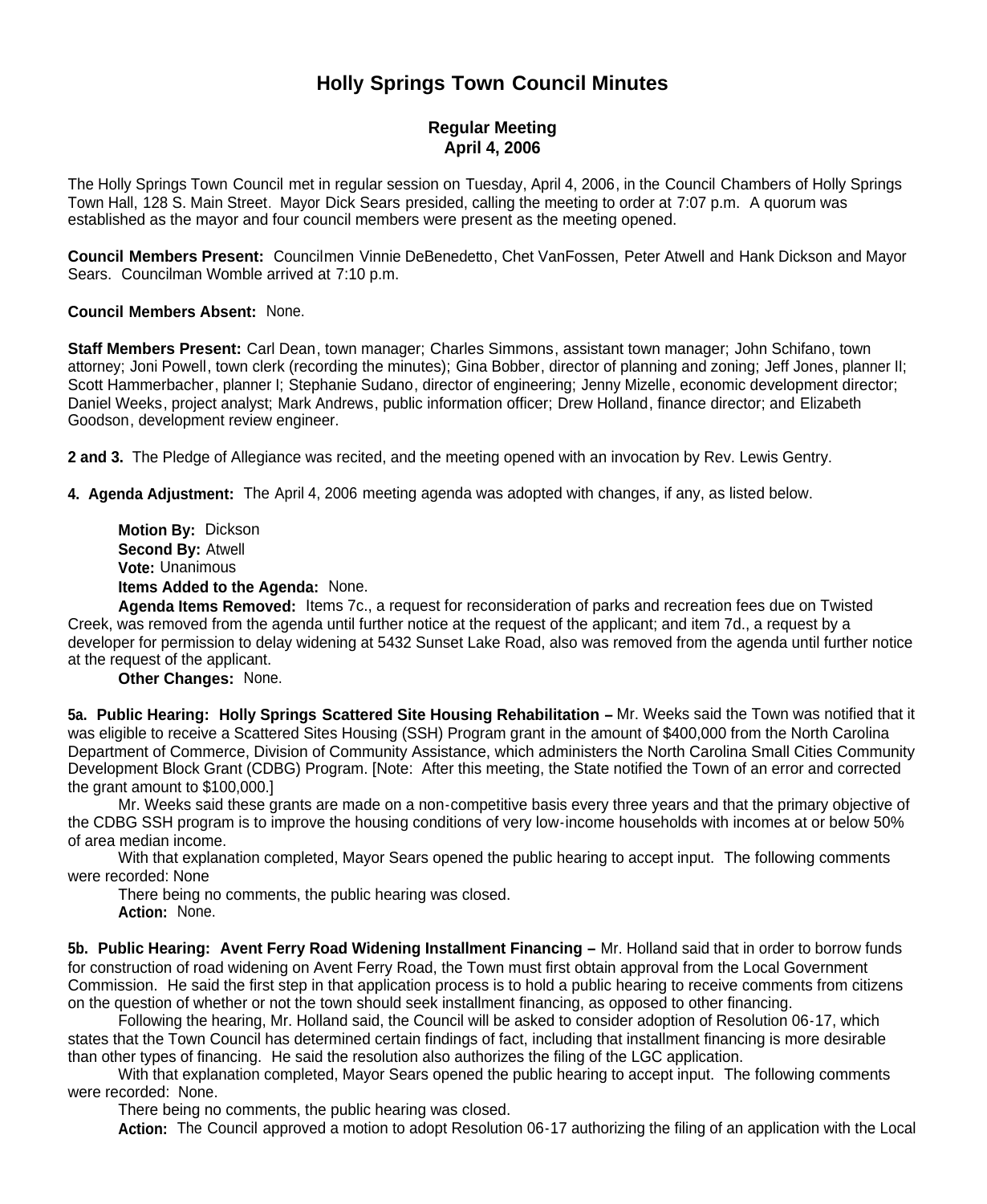Government Commission for approval of a financing agreement to fund the construction of Avent Ferry Road widening.

**Motion by:** Dickson **Second By:** Atwell **Vote:** Unanimous

*A copy of Resolution 06-17 is incorporated into these minutes as addendum pages.*

**5c. Public Hearing: Ordinance 06-06, UDO Amendment 06-UDO-02 –** Mr. Jones explained that Stafford Land Company is requesting an amendment to UDO Section 3.03, Town Village District, to allow for waivers of development standards within the Town Village District.

Mr. Jones said that the reason why this amendment is being requested by a developer and not being processed by the Town is that the proposed amendment is not an amendment that the Town normally would have considered. He said that staff did not make a recommendation for this UDO amendment to the Planning Board.

He said that staff suggested an additional option for the applicant with which staff is more comfortable and with the additional findings of fact recommended by the Planning Board, would make the UDO amendment stronger.

With that explanation completed, Mayor Sears opened the public hearing. The following comments were recorded: Don Mizelle, 5429 Shoreline Ct. and representing Stafford Land Company – Mr. Mizelle said the Town Village District zoning district is very comprehensive when it comes to addressing mixed uses fronting on Main Street; however, the district does not address residential uses.

Through the process of devising a townhome plan for the downtown area, the developer felt the ordinance needed to provide for waivers of development standards, given certain findings of fact, he said.

There being no further input, the public hearing was closed.

**Action:** The Council approved a motion to adopt Ordinance 06-06 to approve UDO Amendment 06-UDO-02 amending UDO Section 3.03 Town Village and 9.09 Decision Matrix to provide for waiver options in the TV District.

**Motion By:** VanFossen **Second By:** Womble **Vote:** Unanimous

*A copy of Ordinance 06-06 is incorporated into these minutes as addendum pages.*

**6. Consent Agenda:** All items on the Consent Agenda were approved following a motion by Councilman Atwell, a second by Councilman Womble and a unanimous vote. The following actions were affected:

6a. Resolution 06-18 - The Council adopted Resolution 06-18, a reimbursement resolution for the Avent Ferry Road project. *A copy of Resolution 06-18 is incorporated into these minutes as addendum pages.*

6b. Budget Amendment - The Council adopted an amendment to the FY 2005-06 budget to account for bond refunding. *A copy of the budget amendment is incorporated into these minutes as an addendum page.*

6c. Budget Amendment, \$15,000 - The Council adopted an amendment to the FY 2005-06 budget in the amount of \$15,000 to cover additional landfill fees. *A copy of the budget amendment is incorporated into these minutes as an addendum page.*

6d. Budget Amendment, \$18,000 - The Council adopted an amendment to the FY 2005-06 budget in the amount of \$18,000 to cover the purchase of additional water meters. *A copy of the budget amendment is incorporated into these minutes as an addendum page.*

6e. Budget Amendment, \$15,000 - The Council adopted an amendment to the FY 2005-06 budget in the amount of \$15,000 to supplement the engineering professional services line item. *A copy of the budget amendment is incorporated into these minutes as an addendum page.*

6f. Flint Point Lane Fire Station Contract Change Order and Budget Amendment - The Council approved change order no. three for Flint Point Lane fire station project and adopted a budget amendment in the amount of \$7,750 to the Fire Station Project Fund. C*opies of the contract change order and budget amendment are incorporated into these minutes as addendum pages.*

6g. Western Wake Regional Wastewater Project and Budget Amendment - The Council approved amendment no. three to the Western Wake Regional Wastewater project scope of work and adopted amendment to the FY 2005-06 budget in the amount of \$41,450 to the WWWRF Project Fund. A c*opy of the budget amendments are incorporated into these minutes as addendum pages.*

6h. Resolution 06-19 - The Council adopted Resolution 06-19 directing the Town Clerk to investigate the sufficiency of Annexation Petition A06-06 filed by James and Addie Yarborough for Holly Springs Retail Investment, LLC, for the annexation of 51.438 acres and fixing the date of a public hearing on the question of annexation for April 18, 2006. *A copy of Resolution 06-19 is incorporated into these minutes as addendum pages.*

6i. Resolution 06-20 - The Council adopted Resolution 06-20 directing the Town Clerk to investigate the sufficiency of Annexation Petition A06-07 filed by Mabel Holland for the annexation of 44.11 acres and fixing the date of a public hearing on the question of annexation for April 18, 2006. *A copy of Resolution 06-20 is incorporated into these minutes as addendum pages.*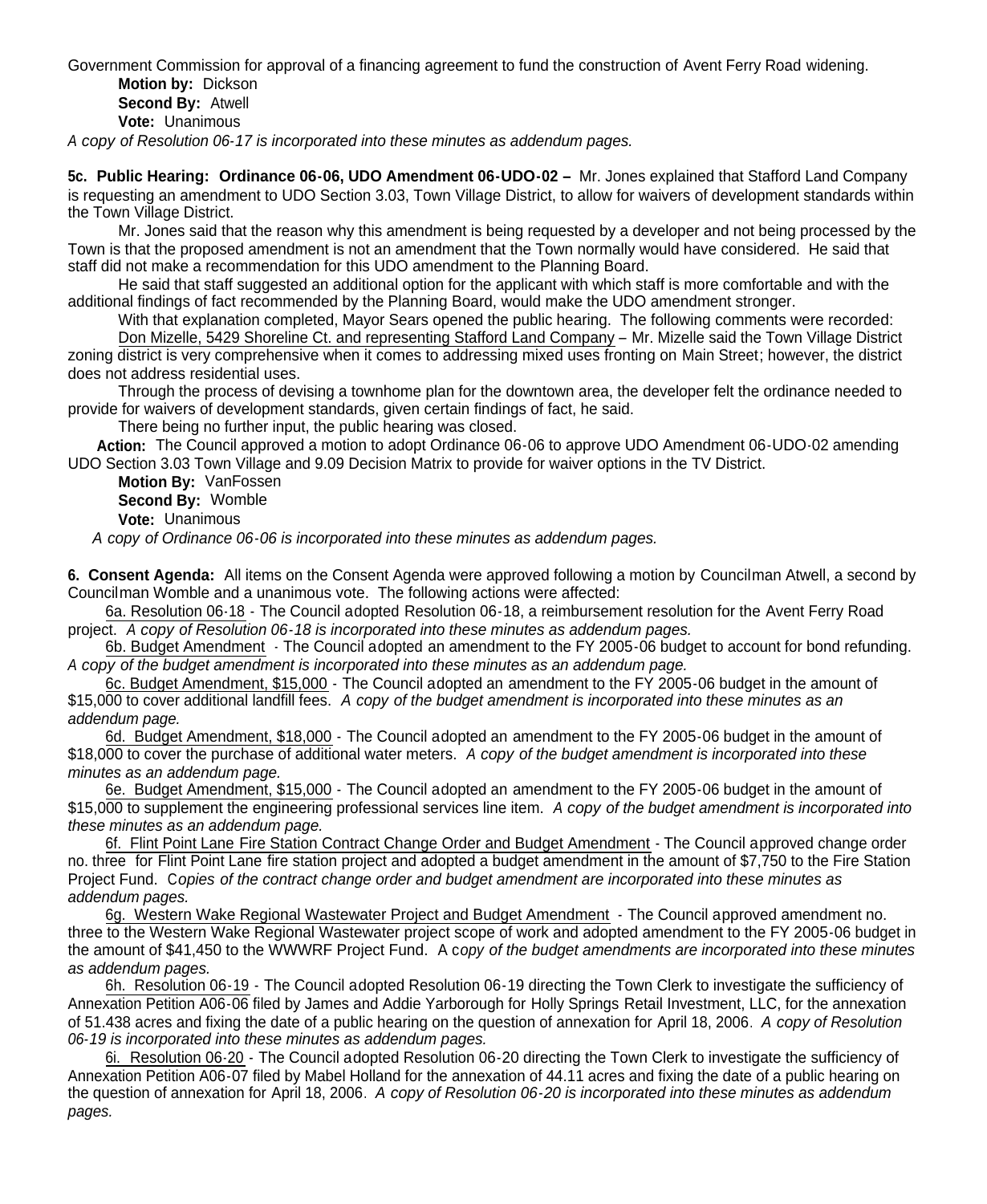**7a. Hobby Tract, 05-MAS-04-A01 –** Mr. Hammerbacher said the town had received subdivision plan amendment application 05-MAS-004-A01 for the Hobby Tract. He said the amendment proposes to add an additional 25 lots to the previouslyapproved 123 single-family residential development of Hobby Tract phase 1. He said the plan is proposing to add approximately 8.4 acres to the existing 47.77 acre development for a total of 148 single-family lots.

Mr. Hammerbacher said the zoning for this property is R-10 Conditional Use with the following conditions:

- 1. No more than 20% of the lots shall be developed slab on grade. All other lots shall be developed incorporating either foundations with crawl spaces or stem wall construction.
- 2. Street trees shall be planted along both sides of street right of way. Such trees shall be 2.5" caliper (minimum) at intervals of 50'.
- 3. The size of each developed lot shall be no less than 10,000 square feet.

Mr. Hammerbacher said the Planning Board discussed the following concerns: the access for lot 131 is unusual and questioned whether the design was appropriate for a residential home: and the developer's intentions for construction of greenways and potential recreational amenities.

Mr. Hammerbacher said both staff and the Planning Board recommend approval with conditions. He pointed out that the Planning Department had received a number of inquiries about the plan. In response to those inquiries, staff is recommending the addition of a condition restricting construction traffic from Sycamore Creek Drive.

Resident Bob Blake had asked Mr. Hammerbacher to mention that the proposed roadway appears to go through his current lot. Councilman Atwell asked if that would be a concern.

Ms. Goodson explained that the actual functional alignment of the roadway would determine how much – if any – of Mr. Blake's lot would be needed.

In discussion, the Council clarified points with staff and the engineer for the project. They addressed an odd-shaped lot that has an awkward access, greenway trails, confusion over a stream crossing and construction traffic.

During the framing of the motion, a condition was added to ensure that the developer would obtain any easement or right of way (i.e. from Mr. Blake) prior to construction drawing approval. The Council also deleted condition No. 12 that would have required Lot #131 to be used as open space if a greenway trail is constructed.

**Action:** The Council approved a motion to approve preliminary plan Hobby Tract, phases I and II, 05-MAS-04-A01 as submitted by Withers & Ravenel, project 205237.1, revised 3/13/06, with the following conditions:

- 1. A UDO permit for sign installation in addition to all other applicable permits will need to be secured prior to any sign installation (temporary or permanent).
- 2. This subdivision is in the Triassic basin. If these soils are present, you will be required to do a roadway cross section that will include some combination of fabric, extra stone, tensar, binder. The combination that will be required will be determined by the Town of Holly Springs. Special care with achieving proper compaction using acceptable material and having a testing firm on site, insuring density, will be required also.
- 3. Fee-in-lieu of downstream pump station upgrades and related improvements will be required.
- 4. Prior to Final Plat, the following must be completed:
	- a. Payment of fees-in-lieu of land dedication in the amount of \$874/unit.
- 5. A TIA for this project has been submitted and reviewed as required for this project. Off-site road improvements for this project will include a turn lane constructed at the Hollymont Road entrance to Holly Glen. This will be further memorialized in a developer agreement for this project which will provide for street fee credits for this off-site improvement. Excess street fee credits due for this development shall be used toward the Cass Holt Road/Avent Ferry Road intersection realignment.
- 6. Prior to 1st submittal of construction drawings submittal, the following items need to be addressed:
	- a. A Flood Study is required for this project and has been submitted for review. There are significant comments from 1st review of the Flood Study. Note that documentation of no rise up or down stream will be required via the study. FYI-A separate memo will be transmitted (via Planning Department) including the complete set of 1st review Flood Study comments for your use in beginning revisions to the study.
	- b. First review checklist comment #17 about graphically showing location and labeling 100 yr flood plain still needs to be fully addressed. Resolution to this comment is complex due to this project being surrounded by several others and the availability of both draft FEMA and various local flood studies for the surrounding projects. A meeting will need to occur to discuss how to address this comment.
- 7. The following items are to be addressed with the first set of construction drawings for this project:
	- a. All environmental permits for the entire project will be required with the first set of construction drawings.
	- b. The Hobby Tract Flood Study will need to be updated to reflect the additional area included in this amendment.
	- c. Provide impervious surface calculations for the Town's information. This information is being collected to assist with implementation of the stormwater rules. Please note sites with 30% or greater impervious surface may be required to have a stormwater management plan to NCDWQ with issuance of 401 certifications.
- 8. Prior to construction of Phase 2, Avent Meadows Lane must be constructed.
- 9. Greenways should follow along the stream (not along the sidewalks) unless otherwise approved by Len Bradley, Director of Parks & Recreation.
- 10. Prior to Town Council Action, revised plans are to be submitted and must be sealed by an architect, landscape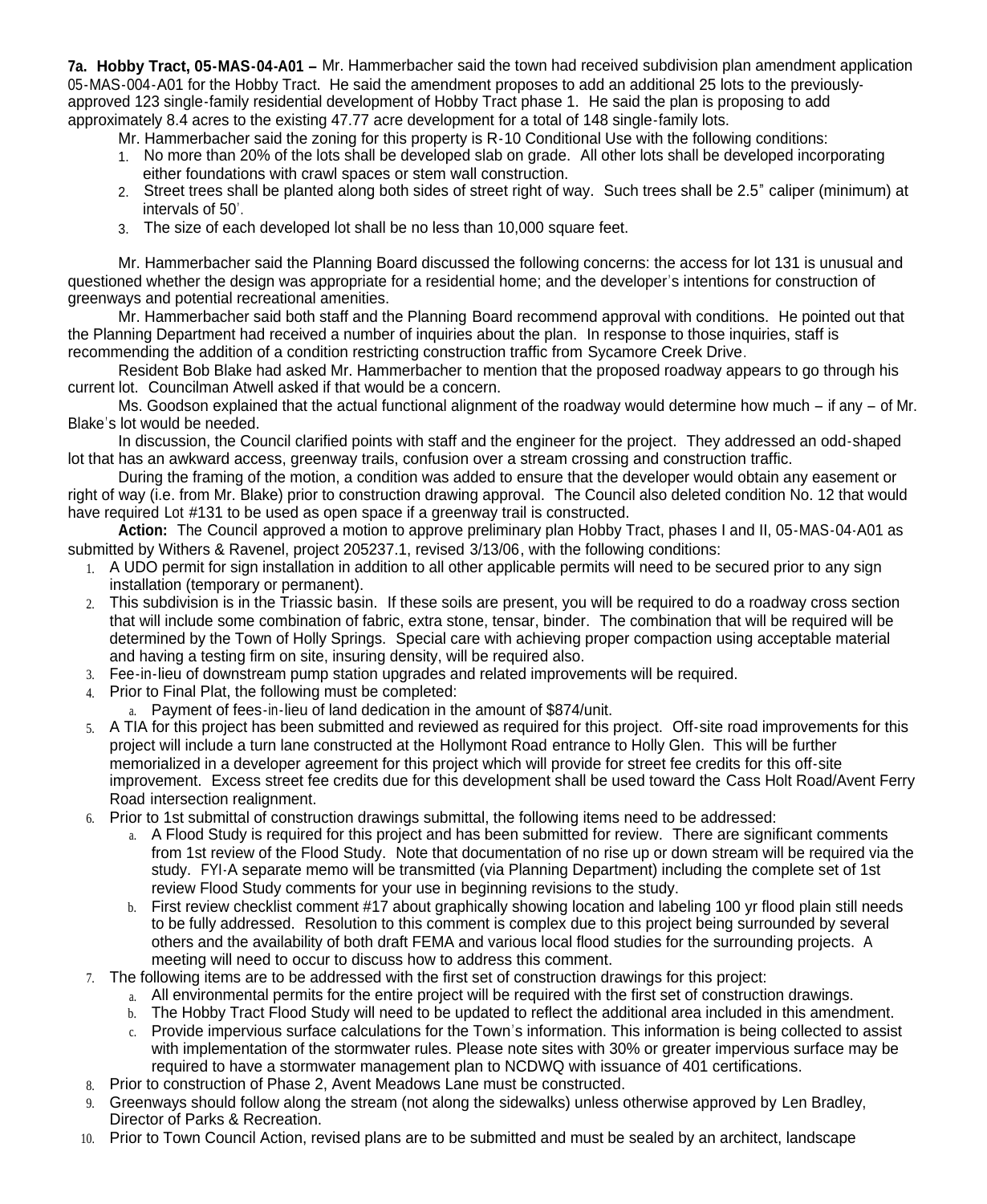architect, surveyor, and/or professional engineer registered in NC (as required).

- 11. The Planning Board voted that the proposed greenway shall be constructed and shall not be permitted to utilize sidewalks within the development.
- 12. Within ten business days of Town Council action, revised plans shall be submitted to the Department of Planning & Zoning which eliminate note #6 from sheet 5 (Landscape Plan).
- 13. The entrance to Sycamore Creek Drive shall remain closed for all construction traffic and access until 85% of COs (certificate of occupancy) have been obtained.

14. All off-site right of way or easements must be obtained before construction drawing approval. **Motion By:** Atwell **Second By:** VanFossen

**Vote:** Unanimous

At this time, Councilman VanFossen asked to be excused from discussion and deliberation on Item 7b., and the Council approved the motion to do so.

**Motion By:** Atwell **Second By:** Dickson **Vote:** Unanimous

**7b. Twelve Oaks, 06-MAS-01** – Mr. Hammerbacher explained that 06-MAS-01 proposes Phase 1 of the Twelve Oaks Planned Unit Development (PUD) to be composed of approximately 131 acres to accommodate 286 single-family lots and 66 townhome units. He said access would be off New Hill Road.

Mr. Hammerbacher said the elevations have not been provided for the townhome units, which will require architectural review by the Planning Board and Town Council at a later date.

He went on to provide a narrative of other highlights of the Phase 1 plan.

Councilman Dickson asked why the townhomes are proposed internally to the project.

Developer Tom McKay explained that the idea was to locate the townhomes close to the golf course clubhouse.

Councilman Atwell pointed out that the plan featured an entrance road that would be long and straight -- potentially a roadway on which there would be speeders.

Project engineer Tom Spaulding addressed the comment, explaining that in the list of conditions of approval, it is stated that a secondary access point will be required prior to any lots north of Street I being platted. He said the project team would request that the secondary access point not be required until prior to CO to give them a little more time to get that designed and built.

Staff members said they would be supportive of that request since the objective is simply to get the roadway in service before people begin moving in to the area.

**Action:** The Council approved a motion to approve preliminary plan 06-MAS-01 for Twelve Oaks Phase 1 as submitted by Spaulding & Norris, PA, Project Number 410-02, revised March 10, 2006, with the following conditions (including an amendment to Condition 7a as agreed to during discussion):

- 1. All previously approved conditions for the PUD will apply to this plan as well.
- 2. A UDO permit for sign installation in addition to all other applicable permits will need to be secured prior to any sign installation.
- 3. A revised landscape plan which includes semi-opaque buffer detail as approved within the Twelve Oaks PUD shall be submitted to the Department of Planning & Zoning within ten business days of Town Council action.
- 4. Prior to construction drawing submittal,
	- a. The Developer Agreement shall be revised to reflect changes in regards to land dedication or the PUD Master Plan shall be amended to relocate this land in accordance with the direction of the Department of Parks 7 Recreation
	- b. For townhome Lots 1-66, elevations for the proposed townhomes shall require Development Plan approval by Town Council for compliance with architectural requirements.
- 5. The following items are to be included with 1<sup>st</sup> submittal of construction drawings (later in the approval process):
	- a. Show and label backwater easements (to be recorded) at stream crossings and storm drainage inlets. Provide 100 year calculations accordingly.
	- b. Provide a drainage area map and supporting calculations.
	- c. All environmental permits for the entire project will be required.
	- d. A local flood study will be required with 1<sup>st</sup> construction drawing submittal. The following items will need to be addressed once flood study is complete:
		- 1. Show FEMA floodplains and local flood plain (both 100 & 500 year flood plains) for this site.
		- 2. No fill is permitted in the flood plain for any residential development.
		- 3. Minimum lot square footages must be provided outside the flood plain areas (per flood plain ordinance section 9- 6020(1) without fill placement to achieve them.
		- 4. Provide minimum FFE 2' above 100-yr floodplain or backwater elevation for all lots adjacent to the floodplain.
	- e. Portions of this project within the FEMA floodplain are adjacent to the FEMA floodplain for which a study has not been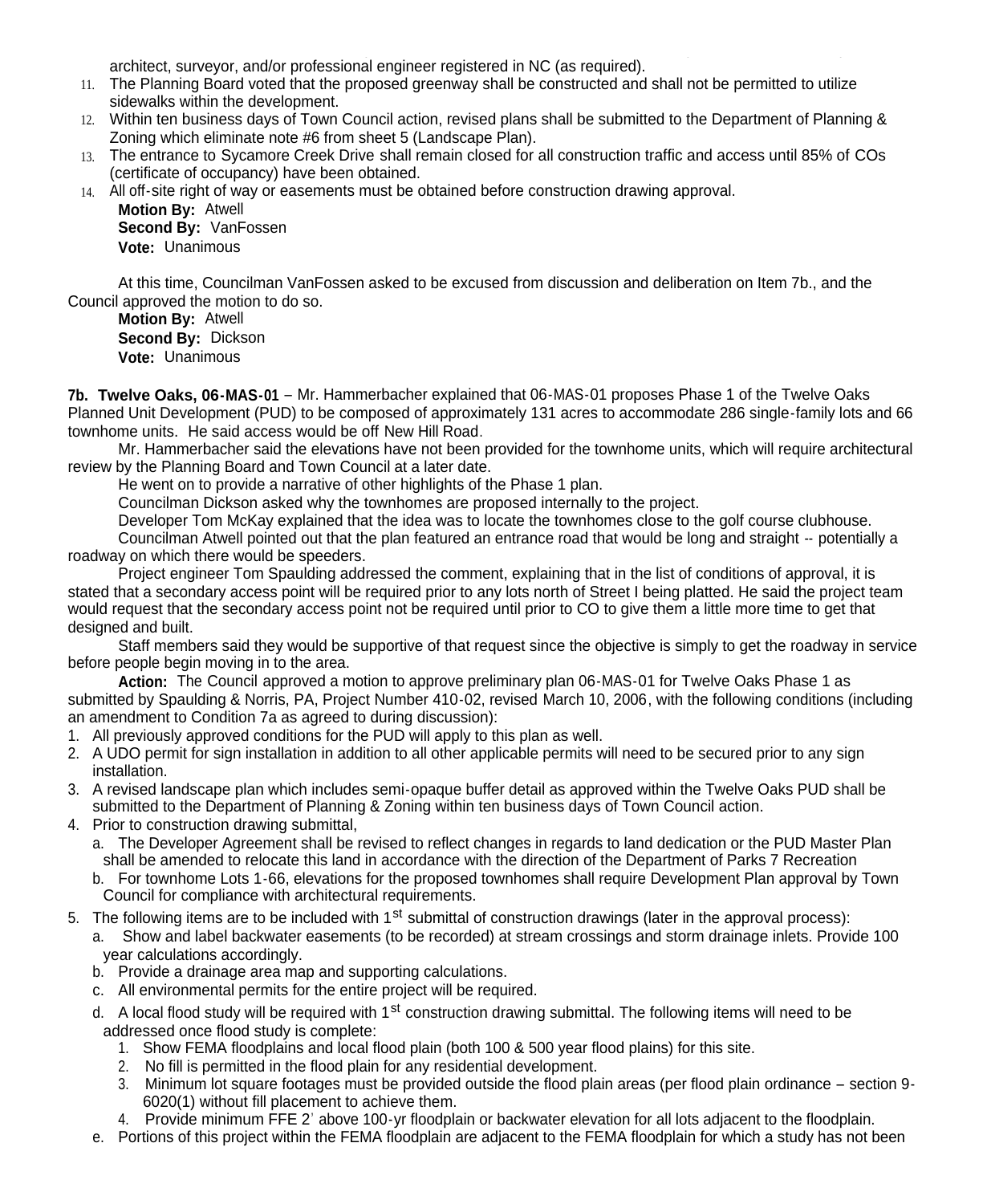approved. Based on the information provided that shows the FEMA line as it is anticipated to be located, the lots that are adjacent to the FEMA flood plain can remain in this phase as requested. However, the construction drawings containing these lots cannot be submitted for construction drawing review until all FEMA issues have been resolved.

- f. There have been several discussions with the staff engineer on the size of new lines. Engineering believes it is necessary to provide a hydraulic analysis for the reuse lines in order to determine the appropriate sizing. The Engineering Department is researching the requirements for reuse. It would be helpful to have a list of questions that you have as we are researching this.
- g. There are still a few outstanding concerns on the hydraulic waterline analysis from the Twelve Oaks PUD. Please update the Town on the status of this report from recent conversations.
- 6. The following items are to be address prior to construction drawings approval (later in the approval process): a. All offsite easements that are necessary to construct utilities for this phase will need to be obtained.
- 7. Prior to Final Plat, the following must be completed:
	- a. A secondary access point will be required prior to issuance of CO. This will be accomplished with the extension of Street I to New Hill Road.
	- b. Land must be dedicated to the Town for Public Park or Greenways or Payment of fees-in-lieu of land dedication be paid as specified in the Developer Agreement.
	- c. All off-site utilities and roadway improvements (water, sewer, and road improvements) will need to be completed prior to any lots on this plan being platted.
	- d. Recorded Homeowner's Association covenants (documenting maintenance of open space, private streets, street trees, etc.) will be required during the plat process. These must be submitted for Town review and approval prior to recordation.
	- e. An as-built flood study will be required once grading has been complete.

**Motion By:** Womble **Second By:** Atwell **Vote:** Unanimous

At this time, the Council approved a motion to readmit Councilman VanFossen to the meeting. **Motion By:** Atwell **Second By:** Dickson **Vote:** Unanimous.

**7c. Twisted Creek Park and Recreation Fees** – This item was removed from the agenda by request of the applicant during agenda adjustment.

**7d. 5432 Sunset Lake Road Widening Delay Request** – This item was removed from the agenda by request of the applicant during agenda adjustment.

**7e. Forest Springs Developer Agreement Terms** – Ms. Sudano said that at the December 6, 2005 Town Council meeting, preliminary terms of an infrastructure reimbursement agreement were approved by the Town Council for the Forest Springs development project.

She said the agreement included credits for waterline over-sizing, credits for off-site downstream sewer installation and over-sizing, and the Town's handling some easement acquisition. Since that time, and before the final agreement was completed, the developer approached the Town about some changes to the sanitary sewer portion of the proposed agreement that are necessitated by the construction schedule for the downstream Twelve Oaks gravity sewer outfall and pumping station.

Ms. Sudano said the downstream gravity sewer line and pumping station will not be available until after the development of Phase 1 of the Forest Springs development.

Ms. Sudano reviewed the new terms of the agreement the Council Members as follows: 1. Two phases of sewer installation required for project and how that will work:

- a. Developer to design and construct off-site gravity sewer line to serve phase 1 of project (156 units) into the existing Oakhall pump station – developer's estimated cost \$150,000;
	- i. No credits from town;
	- ii. Town to get easements from Wake County at developer's cost;
	- iii. No pump station upgrades needed (to be verified);
- b. Developer to design and construct offsite oversized gravity sewer line to serve phases 2 and 3 of project (104 units) westward to proposed Twelve Oaks outfall – to be constructed with phases 2 and 3 of this project; developer's estimated cost \$895,000
	- i. Total sewer related fees to be collected from developer for this project as noted below (includes enough funding to cover estimated cost of downstream offsite sewer:
- 1. sewer acreage fees 260units @ \$300 = \$78,000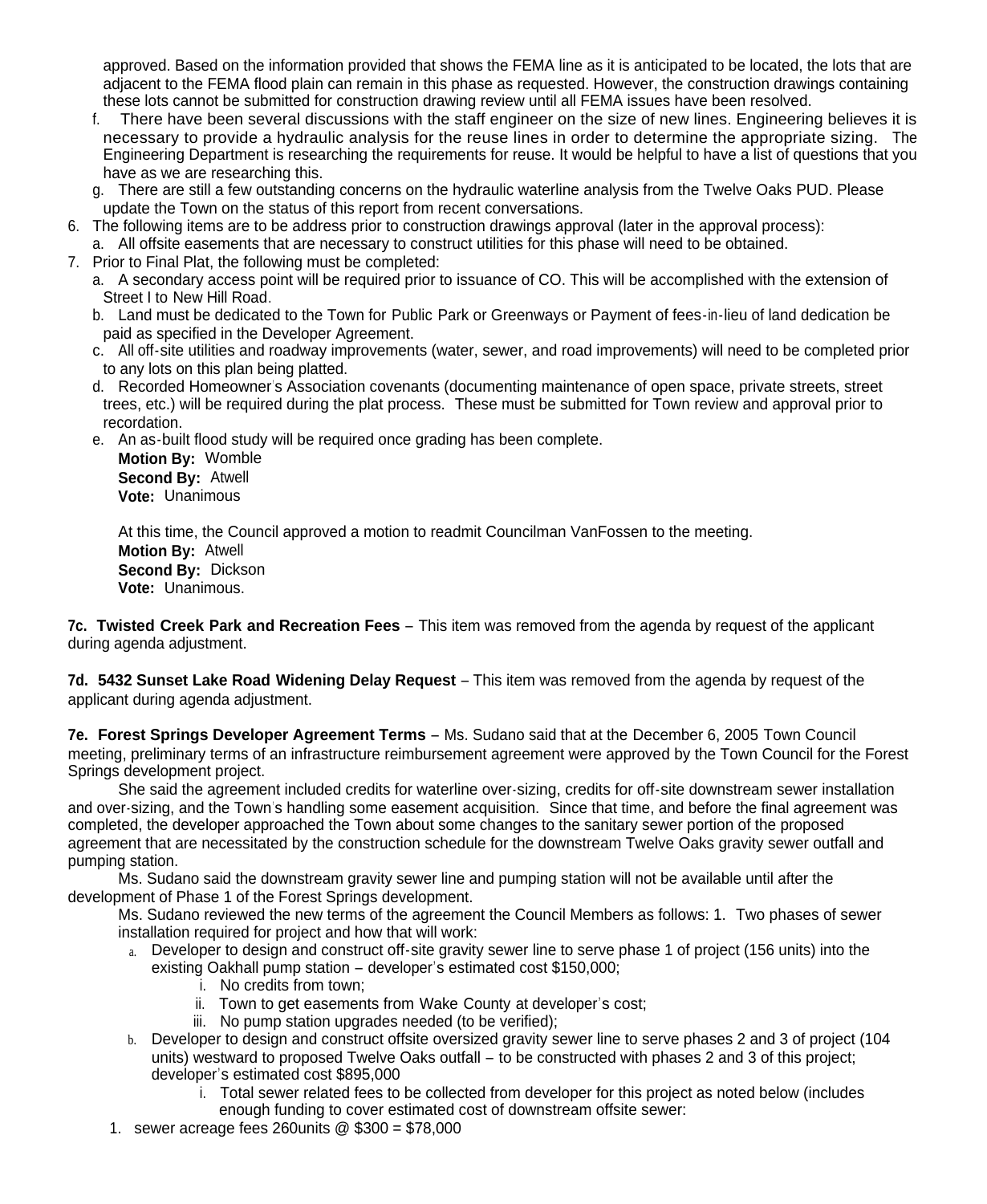- 2. sewer capacity fees 260units @ \$3,000 = \$780,000
	- ii. Developer to pay for half of cost of offsite outfall "b" up front;
	- iii. Town to pay developer for half of cost of offsite outfall "b":
	- iv. During phase 1 development, developer places sewer acreage and sewer capacity fees for all 156 units in escrow account (as they become due) for future outfall "b" sewer installation – this will total \$514,800 and shall be used to fund the developer's portion of "b" as noted in "iii" above:
	- v. All other fees, with exception of those escrowed above and those credited for waterline over-sizing, will be paid when they become due;
	- vi. A time line for completion of "b" will be established in the agreement to meet the Town's needs (October 2007);
	- vii. Upon request from the Town, the Developer will oversize the offsite gravity line;
- 2. Waterline: Developer to design and construct off-site waterline and town to credit for over-sizing from an 8" to 12"; (estimated cost by developer's engineer presently at \$67,100);
- 3. Town to secure sewer easements using condemnation if necessary.

Ms. Sudano said the financial summary would be:

- Estimated cost construction sewer line "b" approx \$895,000;
- Developer to design and pay for construction of ½ of sewer line "b" up front from an escrow account established and funded by sewer acreage and capacity fees from phase 1 of the project;
- Town will need to up front half of construction cost of sewer line "b" and recoup via fees as development occurs;
- Developer designs and constructs 12" waterline and receives credits against water acreage fees in estimated amount of \$67,000.

**Action:** The Council approved a motion agreeing to the basic components of an infrastructure reimbursement agreement as noted above, and authorize the preparation of the final agreement by the engineering director and town attorney.

**Motion By:** Womble **Second By:** VanFossen **Vote:** Unanimous

**7f. Somerset Stream Developer Agreement Terms** – Ms. Sudano said that this request is for consideration of terms of an infrastructure reimbursement agreement for Somerset Stream development.

She said the most significant component's being providing credits for an outfall to be installed from the existing Somerset Farms pump station southward to the Bass Lake Road pump station. She said this outfall will provide opportunity for further development of the drainage basin that is tributary to the existing pump station, which is at capacity.

Ms. Sudano said the agreement provides for - up front payment of sewer development fees for construction of the sewer line by the developer (along with Town funding of part of the line), credits against those fees as the project develops, Town acquisition of both sewer easements for the gravity sewer line and a right of way for the entrance to the development, and various other more minor matters.

Ms. Sudano reviewed with the Council Members the following terms of the infrastructure reimbursement agreement:

- 1. Developer to design and construct approx 6000' of sewer outfall to take the existing Somerset Farms pump station off line, down to the existing Bass Lake outfall. Engineer's construction estimate currently at \$807,000 plus design costs (partially eligible for credits as noted below.) Developer will up front all sewer fees and receive credits for those fees when they are normally due (estimated at \$3300 x 109 lots = \$359,700 at current fee schedule rate).
- 2. Town to secure sewer easements using condemnation if necessary.
- 3. Town to secure ROW to Grigsby using condemnation if necessary, with developer paying for ROW acquisitions costs (no credits).
- 4. Developer will pay downstream fee in lieu of pump station upgrade when such fee is normally due (per development approval condition). Any necessary upgrades will not hold up certificates of occupancy for this project.
- 5. Developer to pay proportionate share of flood study costs per plan approval condition (Town undertaking this study).
- 6. Developer to commit to custom lot subdivision.
- 7. Developer shall be allowed to pull building permits prior to completion of the sewer outfall with the understanding that they may not go beyond plumbing final prior to the outfall being completed.
- 8. Town will participate in the cost of the outfall, paying approximately half of the cost based upon the engineer's estimate as noted above.

Financials:

 Estimated portion sewer line construction costs eligible for credit – approx \$676,248 (\$807,000 less cost of 8" line (\$130,752))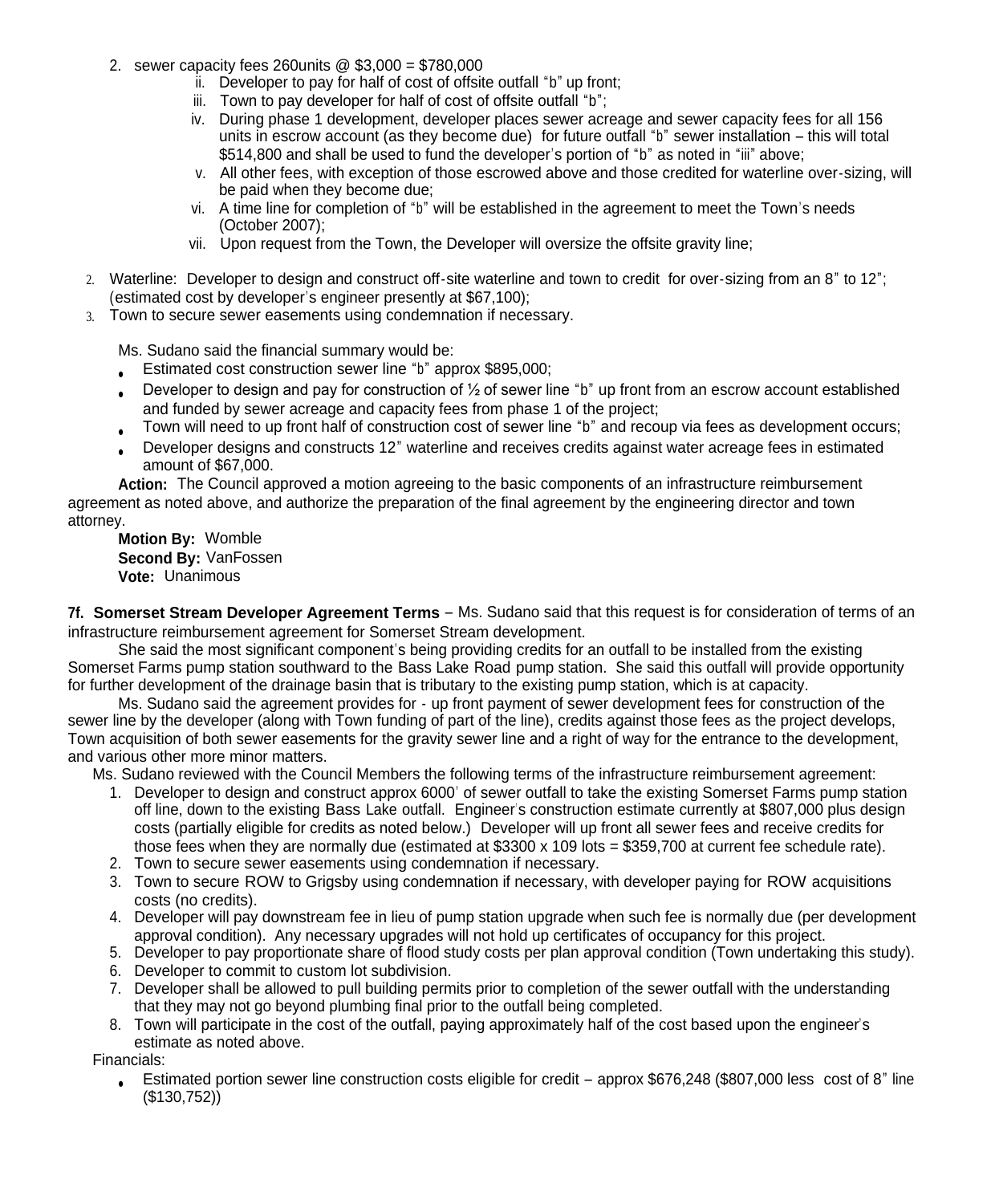- Credits available:
	- o Sewer capacity 109 lots x 3000=\$327,000
	- o Sewer acreage 109 x 300=\$32,700
	- o Water capacity 109 lots x 3000=\$327,000
	- o Water acreage 109 x 300=\$32,700
	- Total available utility fee credits for the entire project \$719,400 (half to be "up fronted"

**Action:** The Council approved a motion to agree to the stated terms of the infrastructure reimbursement agreement and authorized the preparation of the final agreement by the engineering director and town attorney.

**Motion By:** Womble **Second By:** Dickson

**Vote:** Unanimous

**7g. Reuse Water Elevated Storage Tank Site** – Ms. Sudano explained that the Town needs to select a site for the reuse water elevated storage tank. She said Davis-Martin-Powell Associates, Inc. is designing the Town's reuse effluent project, and she reviewed the proposed sites recommended by the consultant. She said the recommended factors of consideration for the site are primarily: aesthetics and height (and additional height equals additional money). She said the consultant has confirmed that all sites are of adequate size – in general a 200' by 200' site, with minimal grading needed.

She noted that staff would recommend site A, located on the corner of New Hill Road and Irving Parkway; however, Mr. Dean said he has reservations about the site because he does not the highest and best use for this property would be for a storage tank.

He asked the council to take the information in the packet for review and defer action until he provides another recommendation.

**Action:** The Council approved a motion to defer action on this issue. **Motion By:** Atwell **Second By:** DeBenedetto **Vote:** Unanimous.

**7h. Comprehensive Growth Plan and Master Parks Plan Consultants** – Ms. Bobber explained that, as directed by the Town Council at the 2006 Winter Retreat, staff requested proposals from consulting firms to update the Town's Comprehensive Plan and prepare a Parks Master Plan.

Ms. Bobber reported that two consultant teams submitted joint proposals for both the Comprehensive Plan and the Parks Plan; three teams submitted proposals for the Parks Master Plan only; and two consultant teams submitted proposals for only the Comprehensive Plan.

Ms. Bobber said staff interviewed all responding consultant teams and both the Planning and Zoning and the Parks and Recreation Departments independently determined that Design Based Planning (Peter J. Smith & Company), who submitted a joint proposal, is the best qualified and experienced team to complete both plans. She said by selecting this team for both, the company is reducing its service expenses by 8% for each project. The total cost of completing both plans without this discount is \$193,990 and the discounted total cost is \$179,620.

Ms. Bobber said staff recommends the Town Council authorize staff to negotiate a contract for professional services for the Comprehensive Plan with Design Based Planning in an amount not to exceed \$110,760 and authorize the Town Manager to sign the contract when contract negotiations are finalized.

Ms. Bobber said also that staff recommends the Town Council authorize staff to negotiate a contract for professional services for the Parks Master Plan with Design Based Planning in an amount not to exceed \$68,860 and authorize the Town Manager to sign the contract when contract negotiations are finalized.

**Action #1:** The Council approved a motion to authorize staff to negotiate a contract for professional services with Design Based Planning for development of the Comprehensive Plan in an amount not to exceed \$110,760 and authorize the Town Manager to sign the contract when contract negotiations are finalized.

**Motion By:** VanFossen **Second By:** Dickson **Vote:** Unanimous

**Action #2:** The Council approved a motion to authorize staff to negotiate a contract for professional services with Design Based Planning for development of the Parks & Recreation Master Plan in an amount not to exceed \$68,860 and authorize the Town Manager to sign the contract when contract negotiations are finalized.

**Motion By:** VanFossen **Second By:** Dickson **Vote:** Unanimous

**8. Public Comment:** At this time, an opportunity was provided for members of the audience who had registered to speak to